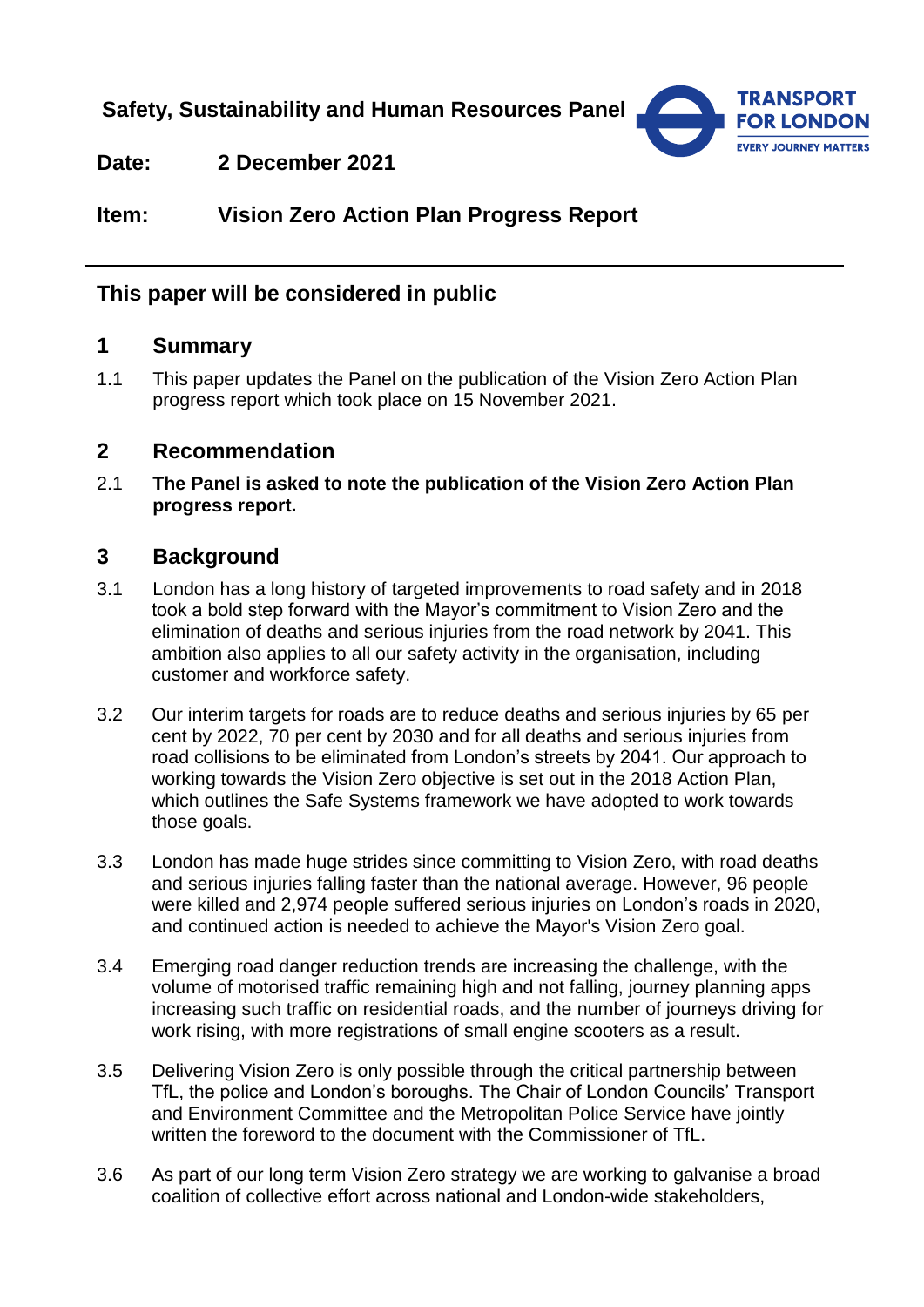Members of Parliament, borough leaders, officers and grassroots community groups to address the underlying culture and attitudes to road danger reduction.

### 4 **New actions in the plan**

- 4.1 The progress report outlines the required new activity to respond to new trends and help reach our Vision Zero target, this is subject to securing the necessary funding to ensure delivery. This includes:
	- (a) **Accelerating the roll-out of the 20mph speed limit programme** on TfL roads so that by 2024, 220km of TfL roads would have a 20mph speed limit, up from 80km today and 35km in 2016. The action plan also calls for a joint pilot with Government of a 20mph default speed limit on all residential roads in London.
	- (b) Delivering a significant **increase in speed enforcement** undertaken by the Metropolitan Police Service (MPS) to tackle the risk and harm caused by speeding. This will be done by increasing MPS capacity to enforce up to one million offences by 2024/25, introducing new technology to improve effectiveness of enforcement, rolling out new powers to Police Community Support Officers (PCSOs) so that they can stop speeding vehicles and take enforcement action against drivers and a new roadside mobile camera enforcement team to respond to local community concerns about speeding on residential roads.
	- (c) **Improving safety for people motorcycling**. Working with delivery companies and motorcyclists to understand how to better safeguard people riding motorcycles for work, and developing and piloting a motorcycle safety review tool, tested with stakeholders, to improve safety on corridors with the highest harm.
	- (d) Publishing **analysis showing how deprived communities and some ethnic groups** suffer disproportionate road injuries, and sharing this information with boroughs.
	- (e) **Responding to new trends in road danger**; including increased use of smartphones, driving apps and in-car entertainment systems and more home delivery traffic.
	- (f) A **new communications campaign** to challenge a deep-rooted culture which believes that collisions that lead to deaths and serious injuries on London's roads are inevitable.